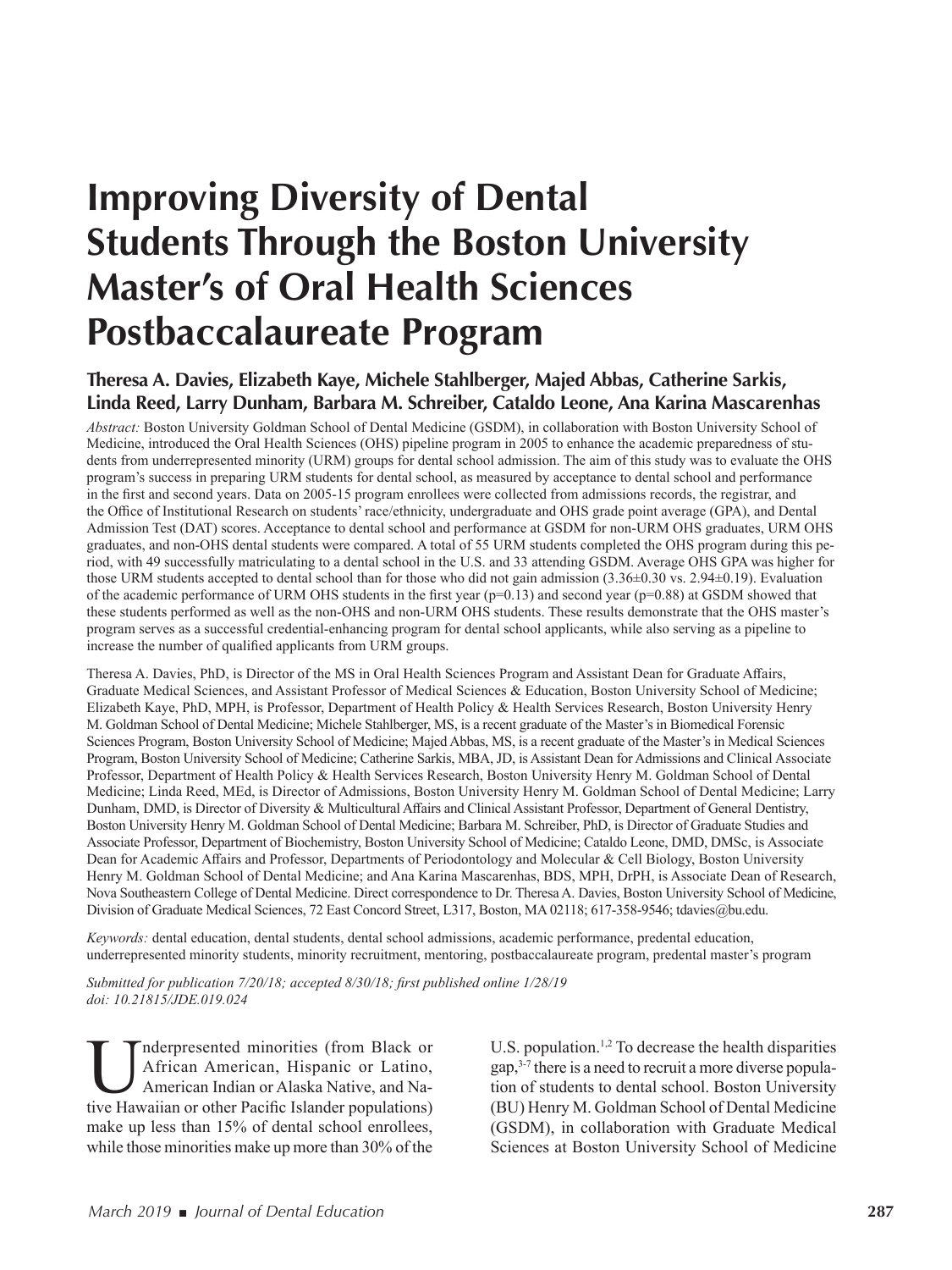(BUSM), introduced the Oral Health Sciences (OHS) program in 2005 to address this need. The program was started initially as part of the national Pipeline, Profession, and Practice: Community-Based Dental Education program, and it aimed to enhance the academic preparedness of students from disadvantaged backgrounds and from all race/ethnicities underrepresented in the field of dentistry. $6,8-10$ 

Academic enrichment programs for medical and dental school applicants exist in many formats including summer,  $6,7,11-14$  certificate, postbaccalaureate,<sup>13</sup> and master's degree8,14,15 programs. Summer programs such as the Summer Medical and Dental Education Program (SMDEP) funded by the Robert Wood Johnson Foundation at multiple sites nationwide continue to show success.<sup>12</sup> BUSM was one of the early leaders in enrichment programs, initiating the Early Medical School Selection Program (EMS-SP) in 1983 as a way to increase applicants from underrepresented minority (URM) groups at BUSM and other medical schools across the country.<sup>16</sup> Between 1983 and 2000, 60% of the students who enrolled in the EMSSP program eventually entered BUSM as medical students. Programs such as BUSM's Master's of Arts in Medical Sciences (MAMS)<sup>15</sup> and Georgetown University's Special Master's Program in Physiology<sup>17</sup> have been extremely successful as premedical credential-enhancing programs. MAMS graduates who obtained their MD degrees were found to have performed as well as traditional applicants in medical school.<sup>15</sup>

In 1992, the Bureau of Health Professions awarded the GSDM a one-year grant for "Excellence in Minority Education" to recognize the school's commitment to increasing URM enrollment.<sup>4</sup> Following BUSM's successful EMSSP program, GSDM created the Experiential Center for Excellence in Learning (EXCEL) program in 1993 as a means to provide academic enrichment to students entering GSDM one month before their dental school matriculation.<sup>18</sup> The program proved very successful, with 96% of students surveyed from 1996 to 2006 stating they felt the program strengthened their desire to pursue dentistry and 97% recommending that all students matriculating to GSDM participate in the EXCEL program.

However, in general, development of predental enrichment programs has lagged behind premedical programs. As dental schools sought to increase the number of enrolled URM students, the Pipeline, Profession, and Practice: Community-

Based Dental Education program was initiated.<sup>9,19</sup> Phase 1 of this program ran from 2002 until 2007, and 13 dental schools across the country were selected to participate. The Pipeline program was designed to increase diversity among dental students (and ultimately practitioners) by improving recruitment and retention of URM applicants and to increase access to dental care by expanding dental students' clinical training in community clinics and creating more culturally competent clinicians to work in underserved areas.

GSDM was one of the schools chosen to be part of the Pipeline program.<sup>9</sup> With it, GSDM implemented a long-term recruitment strategy that included outreach at the middle and high school levels, internships at the high school and college levels, and scholarship opportunities for URM students interested in serving in areas that lacked oral health services such as rural areas.<sup>9</sup> Applicants who were socioeconomically disadvantaged (defined as a family income of 100% of poverty or the first person in their family to attend college) were also recruited. A 12-week community-based education program was also instituted.<sup>9,20</sup> This robust program was designed to sensitize dental students to the needs of underserved populations and expand care for patients in those clinics.

Various institution-based pipeline programs have been initiated at many schools including the University of North Carolina at Chapel Hill,<sup>21</sup> Howard Univeristy,<sup>21</sup> University of South Carolina,<sup>22</sup> Baylor University,<sup>23</sup> University of California, San Francisco,<sup>8,15</sup> and BU.<sup>8,9</sup> The institution-based pipeline programs have similar goals as the OHS master's program at BU, with the majority focusing on increasing the overall diversity of dental school applicants, dental students, and subsequently, dental professionals.<sup>7</sup> Major et al. found that URM students who completed dental school often began their practice in underserved areas, thereby increasing access to dental care in those areas and further promoting the mission of pipeline programs.<sup>24</sup> Admissions programs at most U.S. dental schools now assess all applicants in a holistic manner, going beyond a sole reliance on grade point average (GPA) and test scores to include qualitative attributes such as leadership, community involvement, and outreach experiences.<sup>12,25</sup> Overall, pipeline programs highlighted the need for URM applicants to gain not just academic preparation, but also professional role models, academic support, and access to financial advising.<sup>6,9,20,26</sup>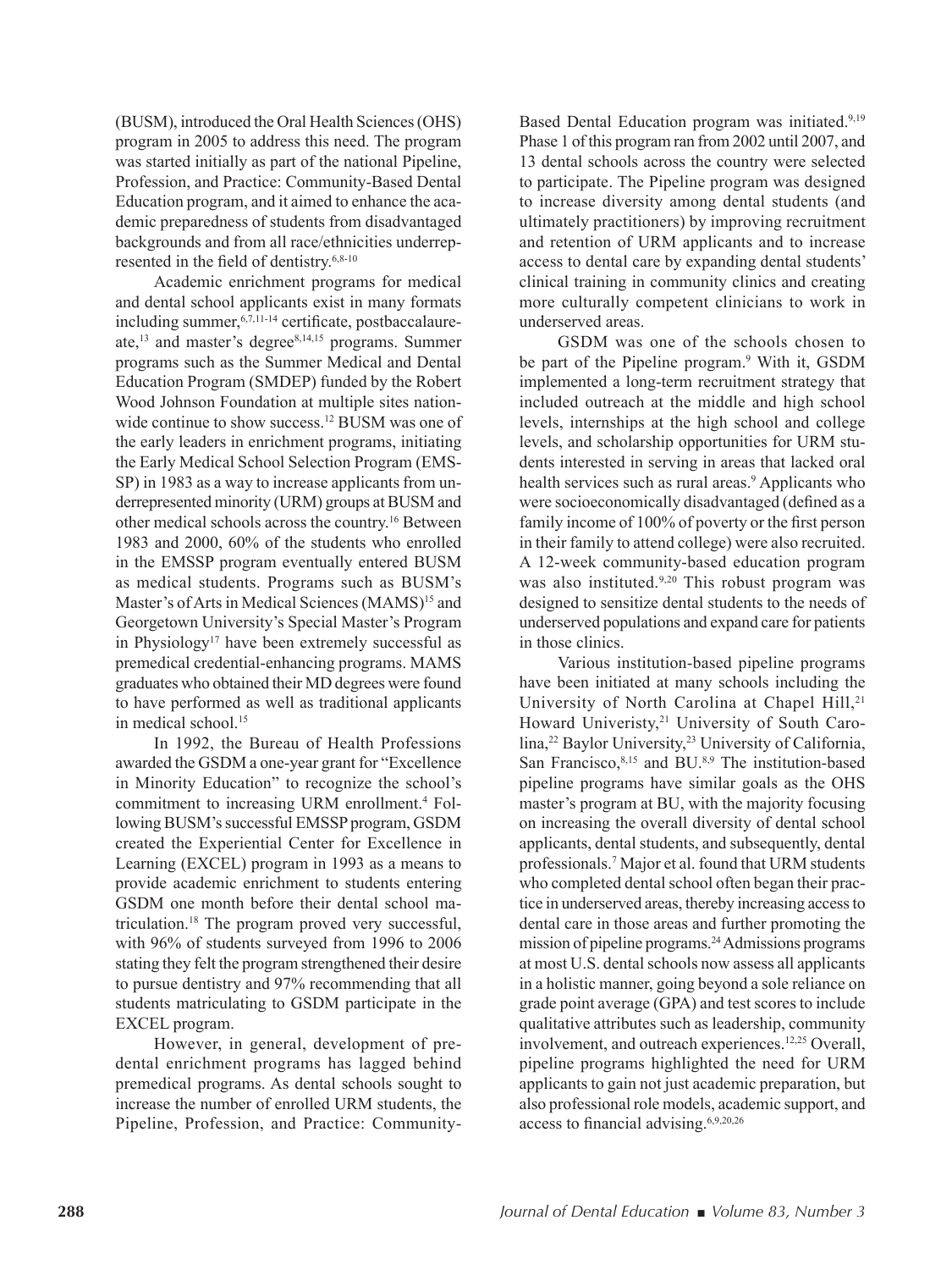In 2005, GSDM, in collaboration with Graduate Medical Sciences at BUSM, extended the pipeline initiative and developed a special master's program to provide URM applicants a second chance to improve their credentials for admission to dental school. $8,27$ That program aimed to enhance the academic preparedness of students who had applied to dental school and not been accepted. The OHS program began as a predental track within the well-known premedical MA in Medical Sciences program,<sup>15</sup> but in 2012 it transitioned to its own master's program.

The goals of the OHS master's program have always been multifactorial. Initially, the OHS program specifically focused on providing URM applicants the opportunity to improve their academic credentials for dental school admission. More recently, the program has expanded to include not only students of all race and ethnicities but of diverse education and economic status as well and has aimed to increase the number of clinicians interested in providing dental care to underserved areas.<sup>8,27</sup> Students who apply to the OHS master's program often have applied to dental school previously but were unsuc-

cessful in gaining admission. The program prepares students academically for future success in dental school in a rigorous 32-credit biomedical sciences curriculum that can be completed in one or two years. The curriculum includes a thesis or capstone project, three GSDM first-year dental classes (Biochemistry, Physiology, and Microbiology & Immunology) taken with dental students, and electives. OHS students who then matriculate to GSDM receive advanced standing for those three courses. Other courses are Prevention and Oral Health Promotion in Dentistry, which introduces students to public health dentistry and is taught by GSDM faculty; Evidence-Based Dentistry; and electives such as Pathology, Biostatistics, and Pharmacology. Additionally, we have a longitudinal mentoring program in which DMD students who are OHS program alumni serve as mentors to current OHS students (Figure 1). The OHS program assists future dental students by providing not only a strong background in biomedical sciences, but also focuses on the development of critical thinking and professional skills.<sup>8</sup>



**Figure 1. Longitudinal peer mentoring model**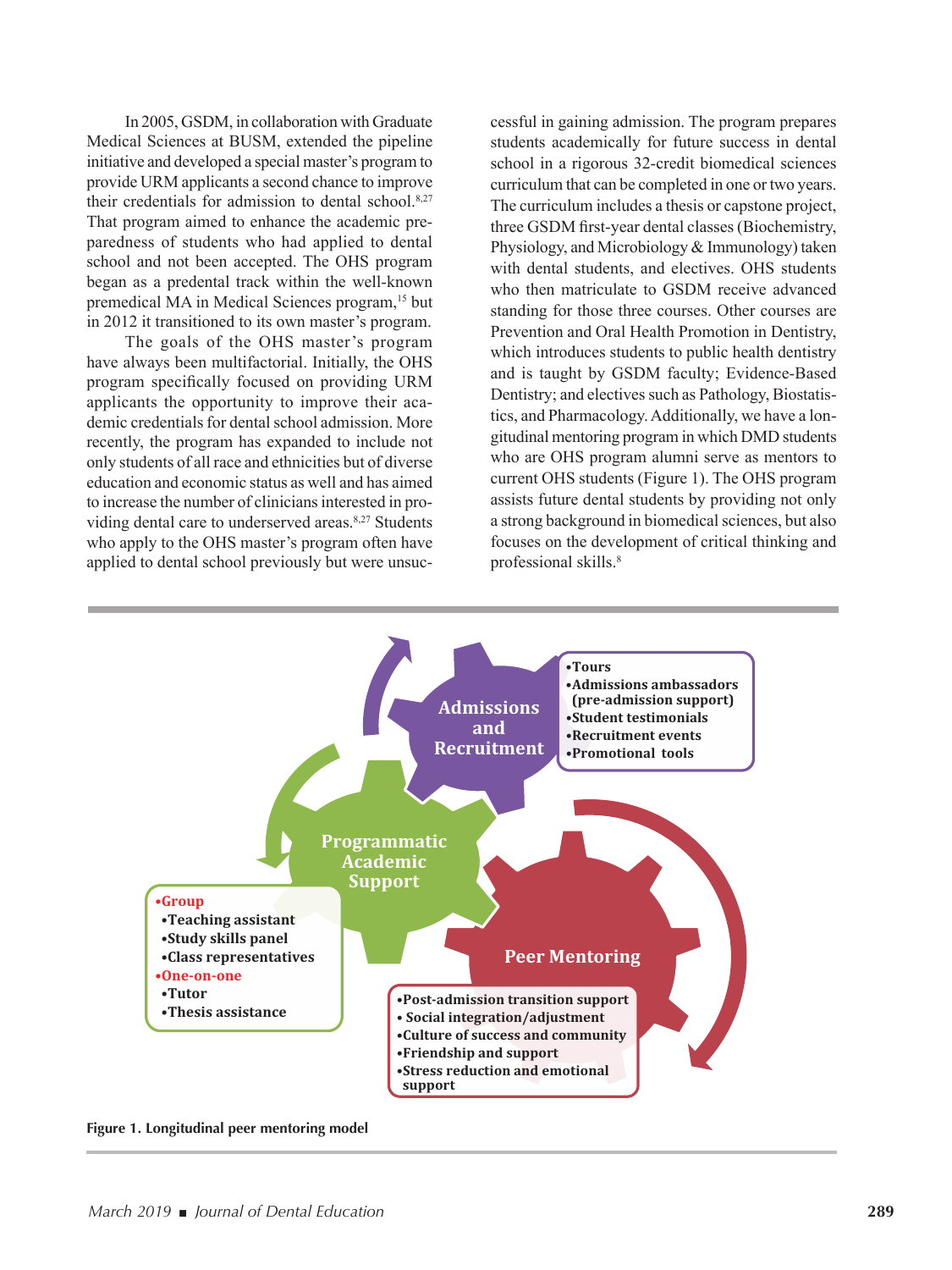The OHS program now has ten years of data with which to assess its success in meeting its original mission: to enhance student diversity by increasing the number of minority applicants recruited to and retained in dental school. The aim of this study was thus to evaluate the OHS program's success in preparing URM students for dental school, as measured by acceptance to dental school and performance in the first and second years.

### **Methods**

This study was determined to be exempt from oversight by the Institutional Review Board of Boston University Medical Campus, Protocol #H-33295. Confidentiality was maintained by strict data collecting procedures, including a secure database for ongoing use and strict coding of data. Students enrolled in the OHS program in 2005-15 were evaluated, and data on their race/ethnicity, gender, socioeconomic status, undergraduate institution attended (UG), undergraduate grade point average (UGPA), and Dental Admission Test (DAT) scores (Academic Average) were collected from admissions records at OHS and GSDM and BU's Office of Institutional Research. If the OHS students took the DAT more than once, the best Academic Average DAT score was used. OHS student GPA (OHS GPA) data and GPAs from the first and second years of the DMD program were obtained through the registrar. Success in the OHS and DMD programs for URM OHS students compared to non-URM OHS students was assessed by three primary measures: overall academic performance

in the master's program; successful matriculation to dental school; and success in the first and second years of the DMD program.

We evaluated whether admissions criteria for URM OHS students can be used to guide decisions on enrollment. We then assessed the number and the academic performance of URM OHS graduates' gaining admission to dental school following completion of the OHS program. Lastly, we compared the academic performance of URM OHS and non-URM OHS graduates matriculating to GSDM (URM OHS DMD and non-URM OHS DMD) with those entering dental school not having participated in the OHS program (non-OHS students).

Descriptive and bivariate analyses were performed. Students' acceptance to dental school, UGPAs, DAT scores, and OHS GPAs were compared for URM OHS and non-URM OHS students. Academic performance in the DMD program of URM OHS, non-URM OHS, and non-OHS students at GSDM was assessed, and the overall GPA for all three cohorts was compared in the first and second years of the DMD curriculum. ANOVA with Dunnett post-hoc test and the Wilcoxon Rank Sum Test were performed using SAS, version 9.3 (SAS Institute Inc., Cary, NC, USA). Statistical significance was set at  $p<0.05$ .

### **Results**

The demographic characteristics of the 182 students in the OHS program from 2005 through 2015 are shown in Table 1. OHS matriculants were balanced by gender (51.6% female vs. 48.4% male),

| Characteristic                                      | Number | Percentage |
|-----------------------------------------------------|--------|------------|
| Gender                                              |        |            |
| Male                                                | 88     | 48.4%      |
| Female                                              | 94     | 51.6%      |
| Disadvantaged status                                |        |            |
| Economically disadvantaged                          | 23     | 12.6%      |
| First generation to attend college                  | 18     | $9.9\%$    |
| Race/ethnicity                                      |        |            |
| White                                               | 76     | 41.8%      |
| Asian                                               | 41     | 22.5%      |
| American Indian, Alaska Native, or Pacific Islander | 3      | $1.7\%$    |
| Black or African American                           | 17     | $9.3\%$    |
| Hispanic or Latino                                  | 32     | 17.6%      |
| Mixed race                                          | 3      | $1.7\%$    |
| Race not declared                                   | 10     | $5.5\%$    |
| Total underrepresented minority                     | 55     | 30.2%      |

**Table 1. Demographic characteristics of students enrolled in Oral Health Sciences program, 2005 to 2015**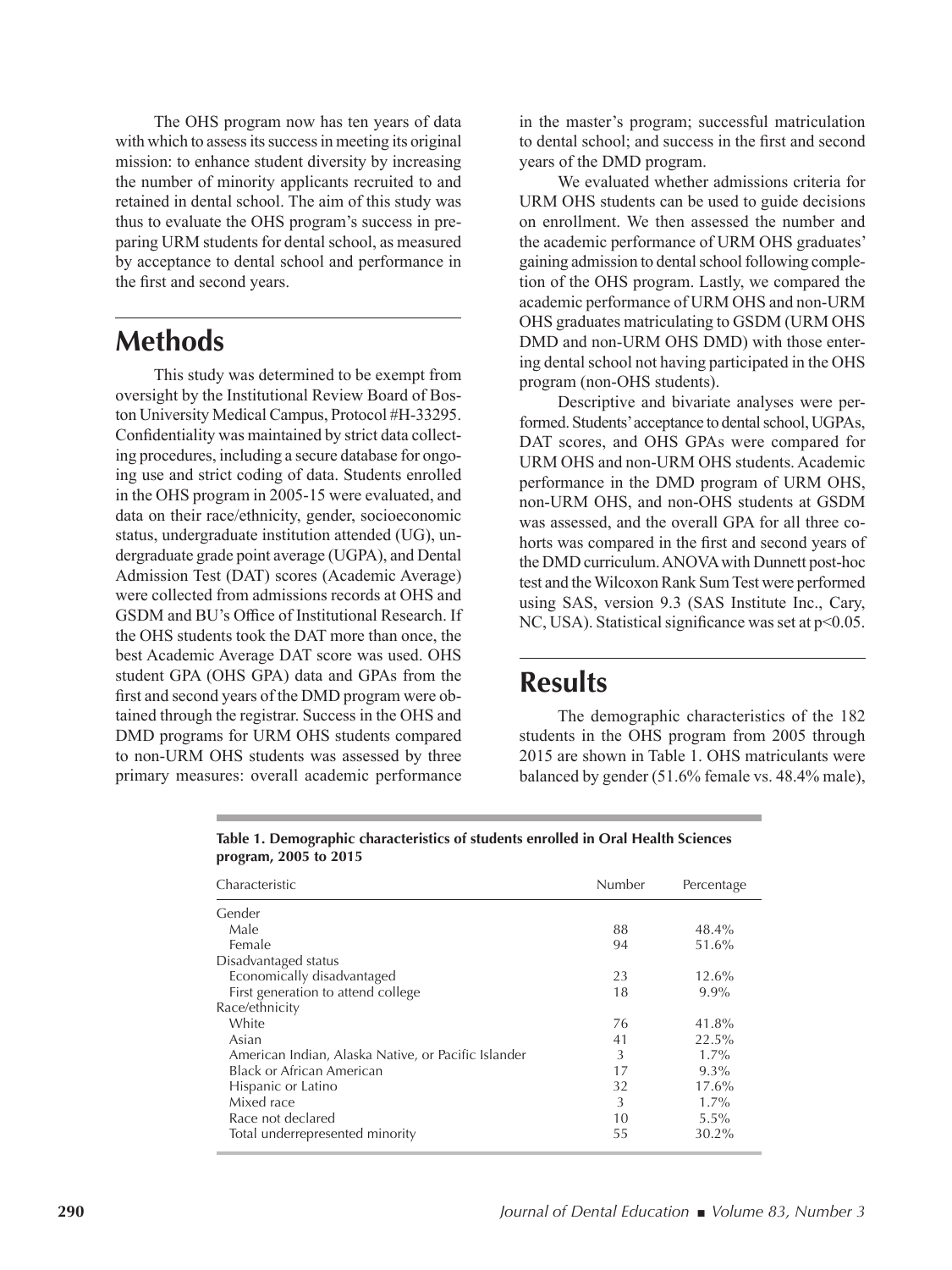while 30.2% self-identified as URM. Of this cohort, 17.6% were Hispanic or Latino, 9.3% Black or African American, 1.7% American Indian, Alaska Native, or Pacific Islander, and 1.7% more than one race/ mixed. Ten (5.5%) declined to declare race/ethnicity. Additionally, 23 (12.6%) students were economically disadvantaged, and  $18$  (9.9%) were the first in their family to attend college.

OHS program completion was robust with 177 of 182 students completing the program within two years (97.3%) (Table 2). Five students (2.7%) withdrew from the program prior to completion (for personal reasons or dismissal due to academic performance); two of these were URM students. The overall success rate of OHS graduates in gaining acceptance to dental school was 92.3% (168 of 177). Of the nine program graduates who failed to gain admission to dental school, four were URM students.

Fifty-one (out of 55 total) URM OHS students completed the OHS program, and 49 of them (96%) successfully matriculated to dental school (Table 2). Of the OHS URM graduates who did not matriculate to dental school, two applied and were not accepted, and two chose not to apply. There was no significant difference in percent of URM students for withdrawals, dental school matriculation, and dental school non-matriculation when compared to non-URM students (chi square=1.18, p=0.55). Of the 177 students who graduated from the OHS

program, 123 went on to matriculate at GSDM, with 33 self-declaring URM status. Sixteen URM OHS graduates matriculated at other U.S. dental schools, including Columbia University's College of Dental Medicine, Meharry Medical College School of Dentistry, New York University College of Dentistry, and Tufts University School of Dental Medicine. Of those matriculating at GSDM, 17.9% were Hispanic or Latino, 4.1% Black or African American, 2.4% American Indian, Alaska Native, or Pacific Islander, and 2.4% more than one race/mixed.

Students' past academic performance (measured as UGPA and DAT score) and current academic performance (measured as GPA in the OHS master's program) for all students as well as for the URM and non-URM cohorts are shown in Table 3 and Table 4. Overall, students accepted to dental school performed stronger academically in the OHS program as evidenced by a higher GPA than those who did not gain admission to any dental school (3.51±0.30 vs.  $2.94\pm0.24$ ; p<0.001). This was also true for DAT scores, with those graduates who gained admission to dental school exhibiting more competitive DAT scores than those who did not  $(18.5\pm2.1 \text{ vs. } 16.9\pm1.7)$ ;  $p<0.01$ ). There was no significant difference in UGPA between OHS graduates who were accepted to dental school and those denied admission  $(3.07\pm0.27 \text{ vs.})$ 2.97±0.39; p=0.32). Additionally, there were no significant differences in UGPA by URM designation

#### **Table 2. Educational status of enrollees in Master's in Oral Health Sciences (OHS) program, by underrepresented minority (URM) status, 2005-15**

| <b>Status</b>                                         | Number | Percent of Total<br>OHS Enrollees | Number Not | Number Self-<br>Declared As URM Declared As URM |
|-------------------------------------------------------|--------|-----------------------------------|------------|-------------------------------------------------|
| Total                                                 | 182    |                                   |            | 55                                              |
| Withdrawals (from OHS)                                |        | $2.7\%$                           |            |                                                 |
| Master's completed; no matriculation to dental school |        | $5.0\%$                           |            |                                                 |
| Master's completed; matriculation to dental school    | 168    | 92.3%                             | 119        | 49                                              |

*Note:* Of those who matriculated to dental school, 123 (33 URM and 90 non-URM) enrolled at Boston University Goldman School of Dental Medicine.

#### **Table 3. Mean academic performance of all students enrolled in Oral Health Sciences (OHS) program, 2005 to 2015, by admitted to or not admitted to dental school**

| Academic Measure                                                                                               | Admitted to Any Dental School<br>$(N=167)$ | Not Admitted to Dental School<br>$(N=15)$ |
|----------------------------------------------------------------------------------------------------------------|--------------------------------------------|-------------------------------------------|
| Undergraduate grade point average                                                                              | $3.07 \pm 0.27$                            | $2.97 \pm 0.39$                           |
| Dental Admission Test (DAT) score                                                                              | $18.5 \pm 2.1$                             | $16.9 + 1.7*$                             |
| OHS program grade point average                                                                                | $3.51 \pm 0.30$                            | $2.94+0.24*$                              |
| *Significantly different from students admitted to dental school (p<0.01) by ANOVA and Wilcoxon rank sum test. |                                            |                                           |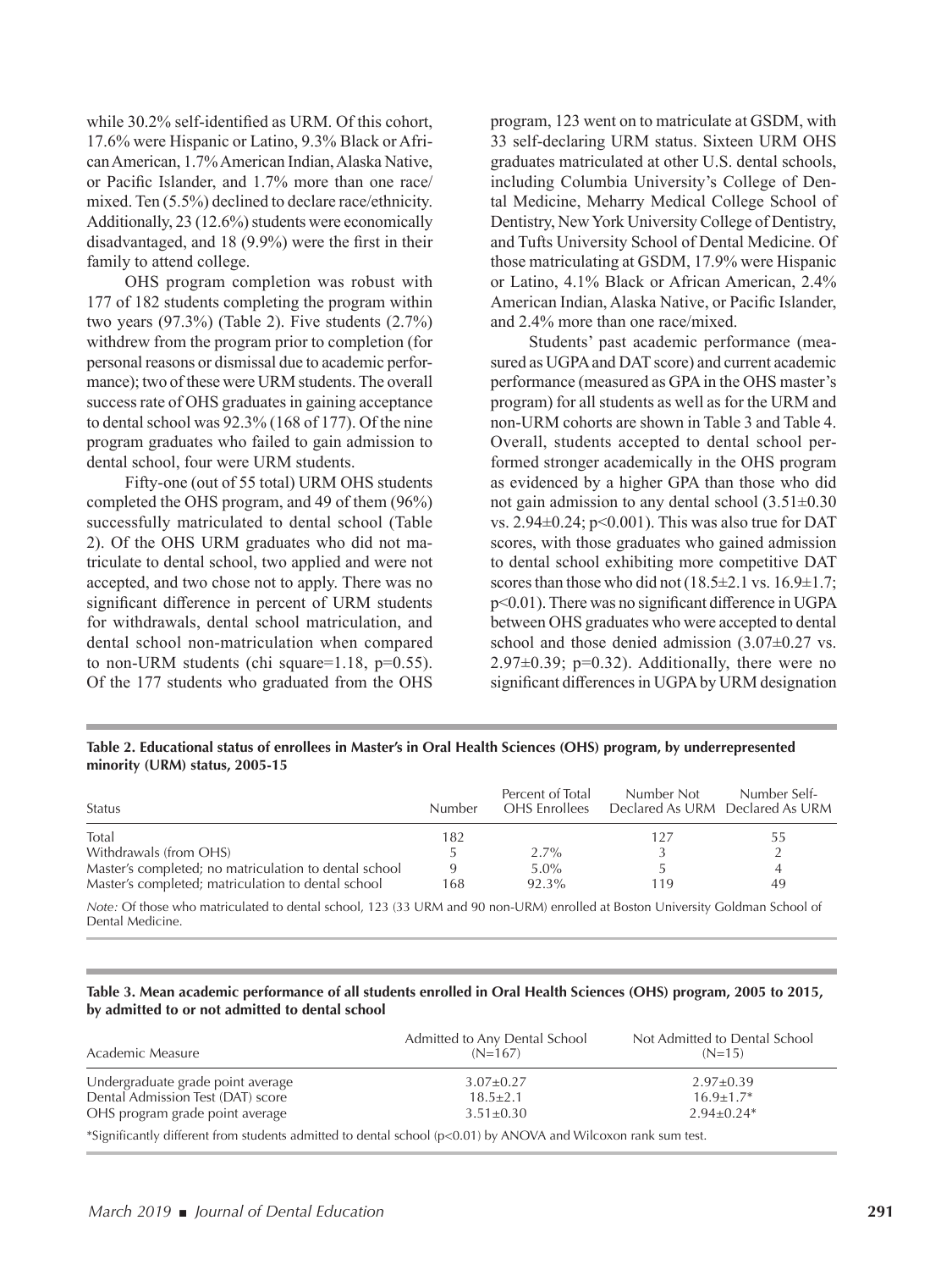| Table 4. Mean academic performance of students enrolled in Oral Health Sciences (OHS) program, 2005 to 2015, by |  |
|-----------------------------------------------------------------------------------------------------------------|--|
| underrepresented minority (URM) status and by admission or not admission to dental school                       |  |

|                                                                                                                |                                               | <b>Students Not Declared As URM</b>             | <b>Students Declared As URM</b>              |                                                 |
|----------------------------------------------------------------------------------------------------------------|-----------------------------------------------|-------------------------------------------------|----------------------------------------------|-------------------------------------------------|
| Academic Measure                                                                                               | Admitted to Any<br>Dental School<br>$(N=119)$ | Not Admitted to Any<br>Dental School<br>$(N=8)$ | Admitted to Any<br>Dental School<br>$(N=49)$ | Not Admitted to Any<br>Dental School<br>$(N=6)$ |
| Undergraduate grade point average                                                                              | $3.07 \pm 0.26$                               | $3.04 \pm 0.51$                                 | $3.06 + 0.29$                                | $2.89 \pm 0.19$                                 |
| Dental Admission Test (DAT) score                                                                              | $18.9 \pm 2.0$                                | $17.0 + 1.9*$                                   | $17.6 + 2.1*$                                | $16.7 + 1.5*$                                   |
| OHS program grade point average                                                                                | $3.57 \pm 0.28$                               | $2.93 \pm 0.29*$                                | $3.36 \pm 0.30^*$                            | $2.94+0.19*$                                    |
| . https://www.ching.com/www.ching.com/www.ching.com/www.ching.com/www.ching.com/www.ching.com/www.ching.com/ww |                                               |                                                 |                                              |                                                 |

\*Significantly different from non-URM students admitted to dental school (p<0.05, analysis of variance; p-values adjusted with Dunnett post-hoc test).

or dental school matriculation status. URM OHS students who matriculated at any dental school had significantly lower DAT scores (17.6) and OHS GPA (3.36) than non-URM OHS students (18.9 and 3.57, respectively). But among students who did not matriculate, there were no diferences in DAT scores or OHS GPA by URM status.

Academic performance in the first two years of BU's dental curriculum for OHS alumni, both non-URM and URM, was further compared to non-OHS DMD student performance (i.e., those students who matriculated at GSDM without completing the OHS program). OHS students, including URM students, performed as well as non-OHS students in the first  $(p=0.13)$  and second  $(p=0.88)$  years (Table 5).

# **Discussion**

These results show that the OHS master's credential-enhancing pipeline program at BU has been successful in its mission of increasing the number of qualified applicants from groups historically underrepresented in the dental profession such as URM and economically disadvantaged. Since its inception in 2005, the OHS program continues to fulfill its primary mission and has graduated a total of 54 URM students with 48 matriculating to dental schools across the country (a matriculation success rate of 89%). Many of these students have opted to remain at GSDM for their dental education, and OHS exit data suggest that their primary reasons for choosing GSDM over other schools are the following: the advanced standing status these students receive in the three DMD courses they took in the OHS program; the feeling of community, partially due to the strong peer mentoring program; and the comfort in already knowing the culture, students, and faculty of GSDM. Since many of the OHS students have previously been denied admission to dental school, academic advising and support during the OHS program and the AADSAS application process were also positive factors.

This study found no diferences between non-URM and URM students in withdrawals, dental school matriculation, or dental school non-matriculation. Additionally, no diferences in students' UGPAs were found, so we concluded UGPA was not a strong predictor of success in OHS for both the URM and non-URM students. Interestingly, results showed that DAT scores were significantly lower in the URM cohort versus the entire OHS cohort or when compared

**Table 5. First- and second-year dental school performance of underrepresented minority (URM) and non-URM students who graduated from the Oral Health Sciences (OHS) program and of all Boston University (BU) dental students, 2005-15** 

| Dental Student Group   | 1 <sup>st</sup> Year GPA     | 2 <sup>nd</sup> Year GPA      |
|------------------------|------------------------------|-------------------------------|
| URM OHS students       | $3.34 + 0.44$<br>$(N=19)$    | $3.28 \pm 0.23$<br>$(N=15)$   |
| Non-URM OHS students   | $3.49 \pm 0.33$<br>$(N=70)$  | $3.28 \pm 0.27$<br>$(N=56)$   |
| All BU dental students | $3.44 + 0.10$<br>$(N=1,118)$ | $3.40\pm0.05$<br>$(N=1, 112)$ |

*Note:* URM students' mean GPA was not significantly different from non-URM students' mean GPA in either year based on Wilcoxon Rank Sum test: p=0.13 (year 1), p=0.88 (year 2).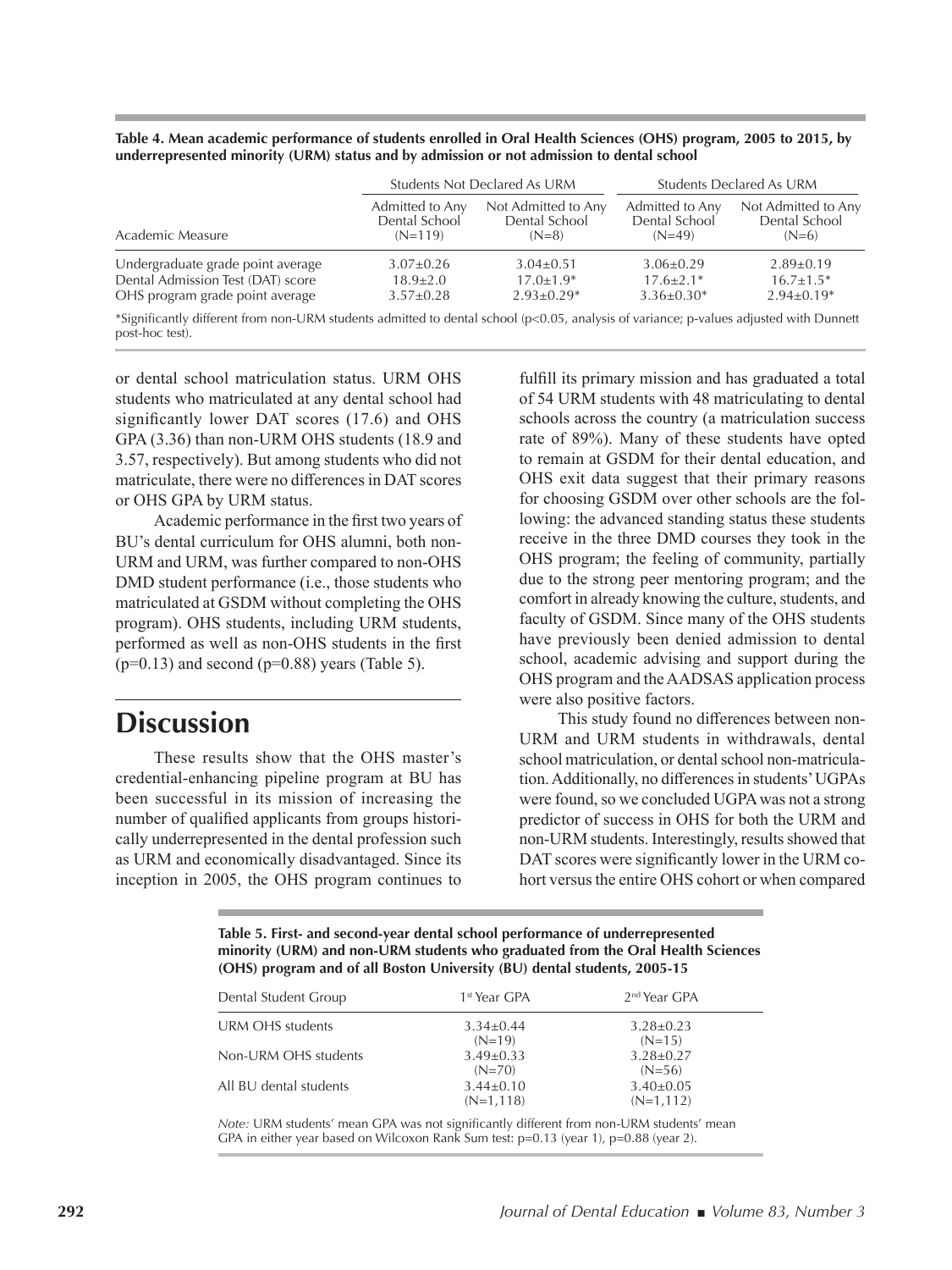to national data reported by ADEA.28,29 However, this diference appears to have had little impact on dental admission (Table 3) or performance in dental school (Table 4), provided overall OHS academic performance was strong.

Since graduates of the OHS program who matriculate to GSDM receive advanced standing in three first-year courses, they have a less rigorous course load during these years, which helps by allowing them more time to study for other classes. These students' advanced standing status in those courses also gives them the flexibility to participate in such activities as student government, tutoring, and research. In the second year, this advantage disappears; nevertheless, the OHS students, both URM and non-URM, performed comparably to the non-OHS students (Table 4), suggesting that the OHS program prepares students for the rigors of dental school.

Although pipeline programs have positively impacted the number of URM enrollees in dental school, a low number of URM dental students and practitioners still exists.<sup>5-7,12,13</sup> As of 2016, the number of applicants to dental school from URM populations  $(15.2\%)$  still lags behind the national goal.<sup>30</sup> There is widespread agreement that attempts to diversify faculty along with effective recruitment and retention strategies for URM students must continue.<sup>7,31,32</sup>

Strong mentoring has been found to be a key element in the success of URM students in many programs, ranging from mentoring models utilizing one-on-one formal matching to more informal approaches.33-35 Our longitudinal mentoring program in which OHS DMD students, who are program alumni, serve as near-peer mentors to current OHS students has been beneficial (Figure 1). Opportunities for OHS DMD students include serving as a teaching assistant, tutor, discussion leader, or one-on-one mentor. Opportunities for current OHS students include serving as an admissions ambassador, campus tour leader, and recruitment event assistant.<sup>36</sup> Additionally, since the OHS students are similar in age, experiences, and professional goals, there exists an underlying equality that enhances a culture of acceptance, collaboration, and inclusion. OHS DMD students who serve as peer mentors and teaching assistants enhance their leadership and interpersonal skills and their command of the academic discipline to assist students through review sessions, panel discussions, informal meetings, and one-on-one tutoring.

Preliminary survey results of our peer mentoring program found that the OHS DMD mentoring program benefits the OHS master's students as well

as the OHS DMD students with strong attendance of OHS students at group review sessions (46%), strong participation by OHS DMD students as individual tutors wanting to give back to the OHS program (22%), and utilization of study skills support (84%) provided by peers and faculty.<sup>36</sup> This program, in place since 2013, is still preliminary; but, moving forward, we aim to formally assess the program.

The study had several limitations that will be addressed in future analyses. Data collection at times was limited due to inconsistent early recordkeeping and reliance on students to disclose pertinent information on admission records. Additionally, due to the transition from paper to online admissions data, some of the UGPAs from 2005-09 were not available. Another limitation is that all comparisons to GSDM performance were based on all enrollees, and the data were not sorted for enrollees who may have completed other advanced degrees (postbac, master's, or doctorate). Additionally, comparison of first- and second-year GPAs for OHS and non-OHS students included overall GPA at the end of each year for enrolled courses; therefore, the non-OHS GPA included 15 courses, while for the OHS students, GPA included only 12 courses since the advanced standing courses were not included. We also lacked significant National Board Dental Examination data for URM DMD students at GSDM due to the small sample size. This information will be important to assess these students' success through dental school, separate from didactic coursework. Finally, only 30% of the OHS enrollees' being URM might be considered a limitation of the OHS program. Reasons for this seemingly lower percentage is that, in its early years, the program also focused on recruiting economically disadvantaged students and those in the first generation to go to college. Another reason is that, with the program change in 2012, a shift to fewer URM enrolles was seen.

## **Conclusion**

The results of this study show that the OHS master's program at BU serves as an excellent credential-enhancing program for dental school applicants, while also serving as a pipeline to increase the number of qualified applicants from underrepresented minority groups to GSDM and dental schools nationally. A strong performance in the OHS master's program was found to be predictive of successful admission to dental school for students,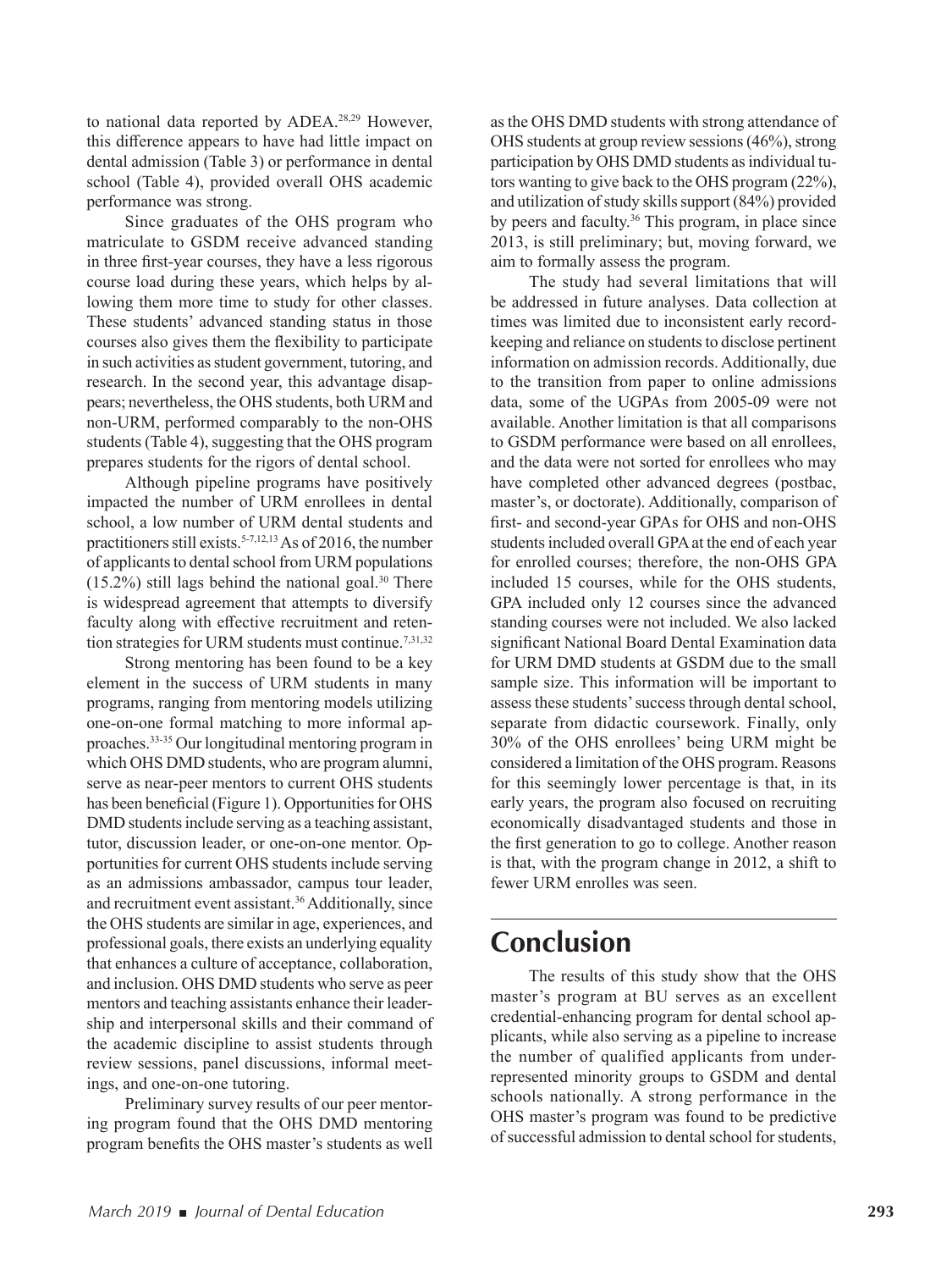helping them to overcome lower UGPAs and DAT scores. The rigorous OHS curriculum serves to prepare students for future success in dental school by providing additional biomedical science coursework to compensate for uneven academic preparation. By providing a strong curriculum and advising system (both peer and faculty) to support students, the OHS program allows students to gain both confidence and academic and professional skills essential for future success in dental school and as practitioners.

### **Acknowledgments**

We would like to acknowledge BU Henry M. Goldman School of Dental Medicine and Graduate Medical Sciences at the School of Medicine for their support in obtaining the data evaluated here. Additionally, we would like to acknowledge Ana Karina Mascarenhas, BDS, MPH, DrPH, as the founder of the original 2005 Oral Health Sciences track in the Master's in Medical Sciences Program and to thank the Robert Wood Johnson Foundation and W.K. Kellogg Foundation for early funding of the pipeline program.

#### **REFERENCES**

- 1. U.S. Census Bureau. Quick facts. At: www.census.gov/ quickfacts/fact/table/US/PST045217. Accessed 13 Feb. 2018.
- 2. American Dental Education Association. Enrollees by URM and non-URM status in U.S. dental schools, 2000 to 2016. At: www.adea.org/data/students/. Accessed 2 Feb. 2018.
- 3. Missing persons: minorities in the health professions. A report of the Sullivan Commission on Diversity in the Healthcare Workforce. 2004. At: www.aacn.nche.edu/ Media/pdf/SullivanReport.pdf. Accessed 20 Jan. 2016.
- 4. Sinkford JC, Valachovic RW, Harrison SG. Underrepresented minority dental school enrollment: continued vigilance required. J Dent Educ 2004;68(10):1112-8.
- 5. Andersen RM, Friedman JA, Carreon DC, et al. Recruitment and retention of underrepresented minority and lowincome dental students: effects of the pipeline program. J Dent Educ 2009;73(2 Suppl):S238-58,S375.
- 6. Formicola A, Bailit H, D'Abreu K, et al. The dental pipeline program's impact on access disparities and student diversity. J Am Dent Assoc 2009;140(3):346-53.
- 7. Formicola AJ, D'Abreu KC, Tedesco LA. Underrepresented minority dental student recruitment and enrollment programs: an overview from the dental pipeline program. J Dent Educ 2010;74(10 Suppl):S67-73.
- 8. Boston University. BU's M.S. in Oral Health Sciences program. At: www.bumc.bu.edu/gms/oral-health-masters/. Accessed 15 Jan. 2016.
- 9. Crall JJ, Hewlett ER, Friedman JA, et al. The pipeline program at Boston University Goldman School of Dental Medicine. J Dent Educ 2009;73(2 Suppl):S58-68; discussion S68-9.
- 10. Markel G, Woolfolk M, Inglehart MR. Feeding the pipeline: academic skills training for predental students. J Dent Educ 2008;72(6):653-61.
- 11. Gravely T, McCann A, Brooks E, et al. Enrichment and recruitment programs at dental schools: impact on enrollment of underrepresented minority students. J Dent Educ 2004;68(5):542-52.
- 12. Alexander CJ, Mitchell DA. The role of enrichment programs in strengthening the academic pipeline to dental education. J Dent Educ 2010;74(10 Suppl):S110-20.
- 13. Wides CD, Brody HA, Alexander CJ, et al. Long-term outcomes of a dental postbaccalaureate program: increasing dental student diversity and oral health care access. J Dent Educ 2013;77(5):537-47.
- 14. Johnson KP, Woolfolk M, May KB, Inglehart MR. Efect of an enrichment program on DAT scores of potential dental students from disadvantaged backgrounds. J Dent Educ 2013;77(8):1063-71.
- 15. Franzblau C, Broitman S, Moss M, et al. Success of a premedical master's degree program in preparing students for medical careers. Procedia Soc Behav Sci 2013;93:405-14.
- 16. Edelin KC, Ugbolue A. Evaluation of an early medical school selection program for underrepresented minority students. Acad Med 2001;76(10):1056-9.
- 17. Special master's program in physiology. Georgetown University. At: smp.georgetown.edu/. Accessed 13 Feb. 2018.
- 18. Friedman PK. The EXCEL program: strengthening diversity. J Dent Educ 2001;65(5):427-35.
- 19. Mascarenhas AK, Freilich S, Henshaw M, et al. The pipeline program at Boston University Goldman School of Dental Medicine: comments. J Dent Educ 2009;73(2 Suppl):S68-9.
- 20. Gutierrez JJ, Nakazono TT, Carreon DC, Andersen RM. Introduction to case studies of the pipeline programs at fourteen U.S. dental schools. J Dent Educ 2009;73(2 Suppl):S52-7.
- 21. Andersen RM, Atchison KA, Hewlett ER, Grant-Mills D. The pipeline program at Howard University College of Dentistry. J Dent Educ 2009;73(2 Suppl):S70-81; discussion S81-2.
- 22. Deas D, Pisano ED, Mainous AG, et al. Improving diversity through strategic planning: a 10-year (2002-12) experience at the Medical University of South Carolina. Acad Med 2012;87(11):1548-55.
- 23. Lacy ES, McCann AL, Miller BH, et al. Achieving student diversity in dental schools: a model that works. J Dent Educ 2012;76(5):523-33.
- 24. Major N, McQuistan MR, Qian F. Changes in dental students' attitudes about treating underserved populations: a longitudinal study. J Dent Educ 2016;80(5):517-25.
- 25. Price SS, Grant-Mills D. Efective admissions practices to achieve greater student diversity in dental schools. J Dent Educ 2010;74(10 Suppl):S87-97.
- 26. Nivet MA. Reflections on the dental pipeline program's efforts regarding underrepresented minority dental students. J Dent Educ 2010;74(10 Suppl):S121-3.
- 27. Alhumaid JA. Efectiveness of the Boston University predental postbaccalaureate program on dental school academic performance. Boston: Boston University Libraries Theses and Dissertations, 2011.